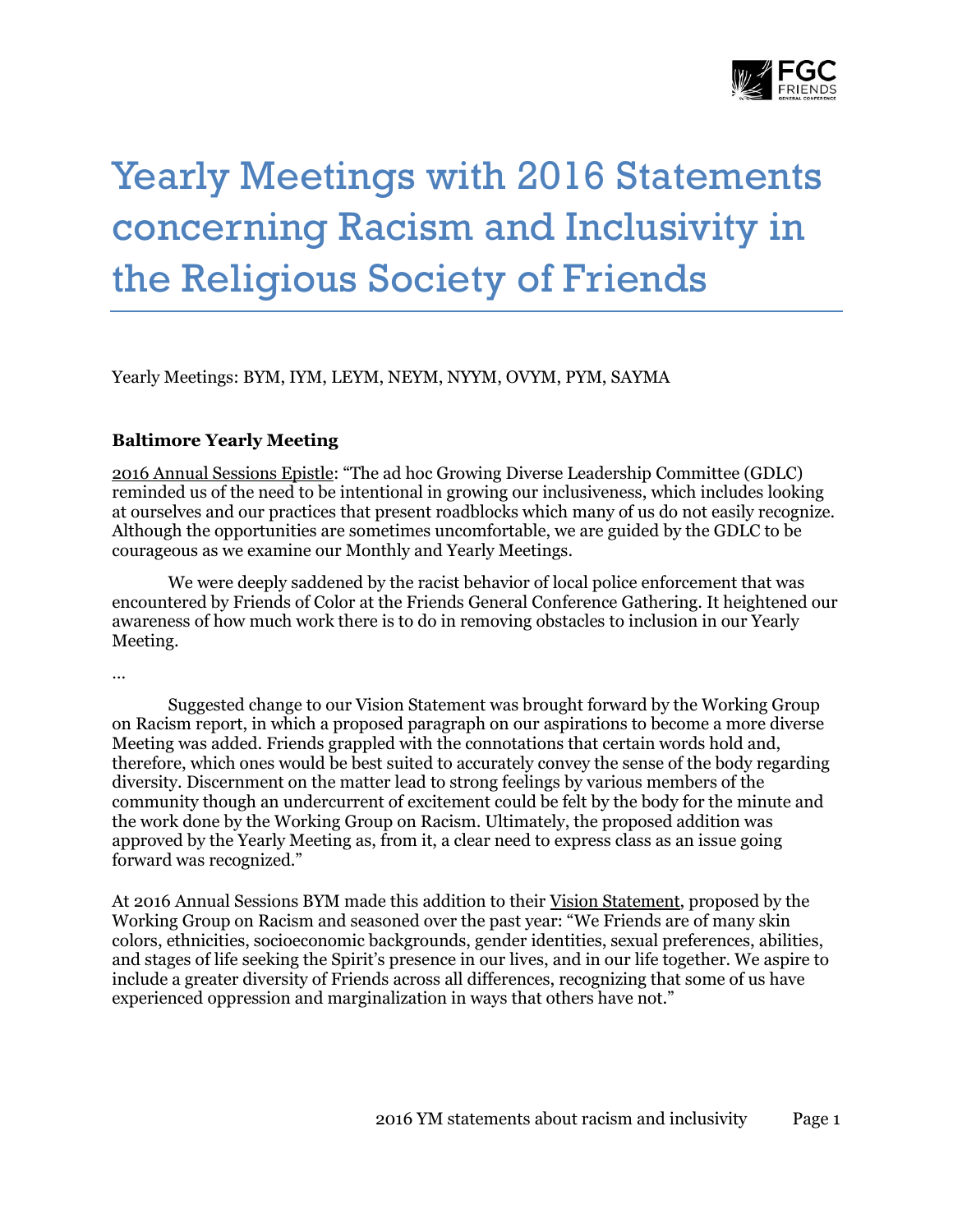

2016 Spiritual State of the Yearly Meeting: "Meetings continue to yearn for greater diversity of income, race, age, and sexual orientation from their outreach efforts. Most Meetings welcome the possibility of growth and recognize that it may bring disquiet and adaptation."

## **Illinois Yearly Meeting**

[2016 Sessions Epistle:](http://www.ilym.org/drupal/sites/default/files/files/Programs/AnnualSessions/2016AnnualSessions/ILYM%202016%20Epistle.pdf) Two years ago, under the banner of Joy: Still a Gift of the Spirit we focused our hearts and minds on becoming more inclusive. We sought information and determined actions challenging ourselves to become more inclusive around gender, sexual identity, race, and personal preferences and styles. Last year, under the banner of From Mystic Voice to Active Voice we focused our hearts and minds on actualizing our spiritual concerns for those both far and near. We sought information and determined actions, challenging ourselves to walk the talk. The joyful stories told during this year have been about our strides with inclusion, our strides with actualizing our spiritual concerns. Certainly, we are a work in progress; for, we are not always able to speak frankly about uncomfortable issues. We acknowledge this and continue on, ever more willing to risk asking, 'So do you want to be my friend or do you want to be careful?'"

## **Lake Erie Yearly Meeting**

2016 Annual Sessions Epistle: In worship sharing we considered queries that Woolman might have asked: Am I learning how to be aware of my own implicit bias that may interfere with my ability to see that of God in every person? Am I mindful of how my lifestyle and my investments can contribute to the improvement of the human condition, or to the exploitation of others?

LEYM chose as their 2015 query: How might our Meeting support individuals and the Meeting as a whole in working to increase racial justice within our world? In what ways do we as a Meeting recognize white privilege in our own Meeting? What tools and practices do we use to foster awareness of our personal and corporate biases?

Detroit Friends Meeting puts it front and center for us: Profound spiritual and moral questions, including those of racism and white privilege, must begin with the question, "Where is it in me?" We can easily become philosophical and intellectual, but examining white privilege begins as a sometimes painful, internal search. Even those of us who have thought about questions of race and privilege for a lifetime continue to deal with this because white privilege is an invisible veil through which white people encounter reality. It often exists not through intent but through lack of awareness. We need to continually pull aside that veil.

#### **New England Yearly Meeting**

2016 Annual Sessions: Our hearts were touched when we heard the pain and honesty in the reports of the experiences of People of Color and other attenders at FGC Gathering. We felt the spirit move us to affirmation and action.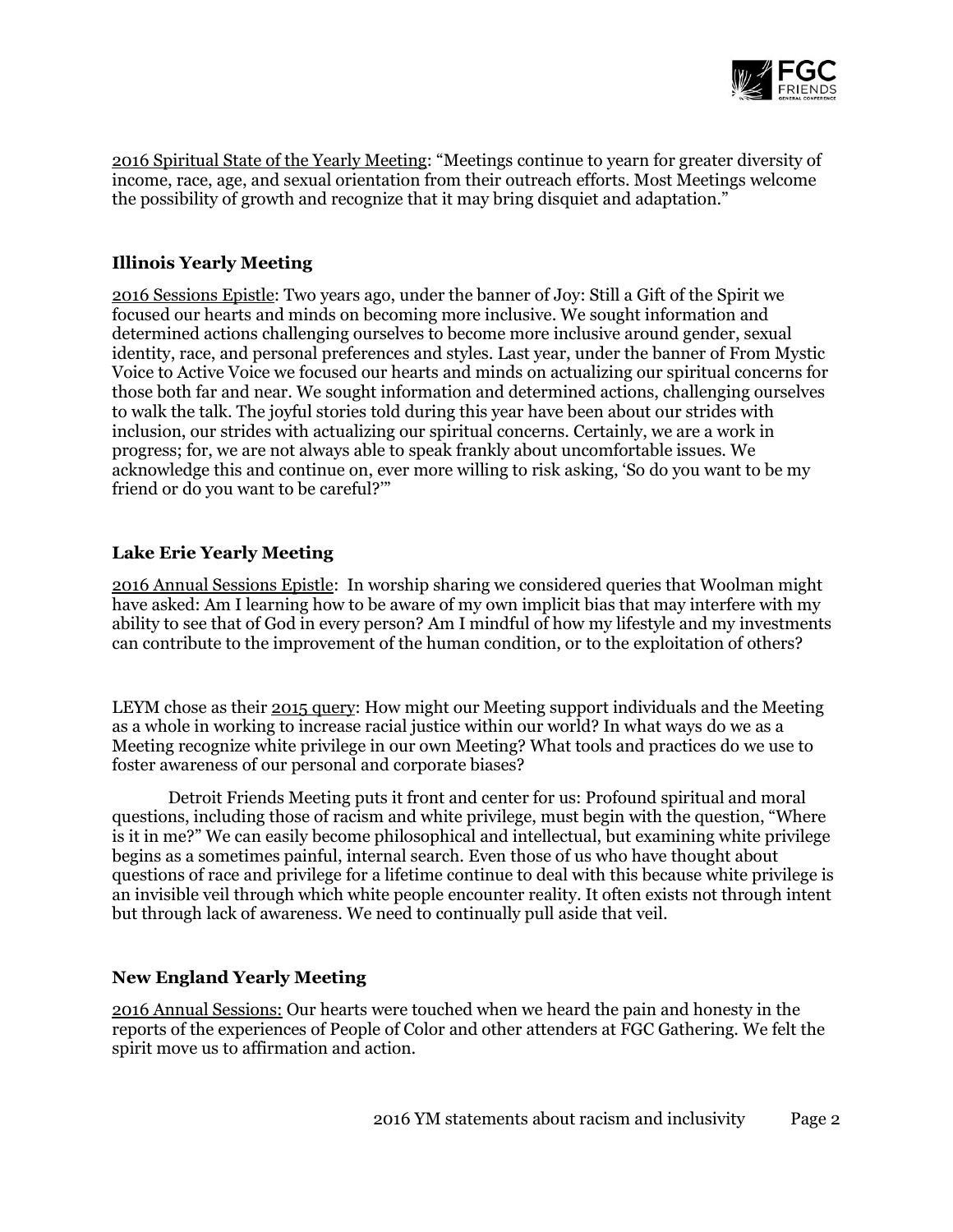

We are complicit in white supremacy. We at New England Yearly Meeting have been "colonized" by our white supremacist culture and fall short of our full potential as a gathered body of Quaker Meetings because of this colonization.

We commit to engaging in interrupting white supremacy in ourselves:

- within individuals
- interpersonally
- in our meetings
- and at all system levels of NEYM

To start this, we ask Permanent Board to explore an external cultural competency audit of New England Yearly Meeting.

We support Friends General Conference, an organization of which we are a part, in its efforts to interrupt white supremacy in its organization.

We commit to support fundraising by the New England Yearly Meeting FGC committee to raise \$4,000 from our membership and our monthly meetings by the end of 2016. These funds will be available to FGC towards the cost of an external cultural competency audit if FGC decides to have one conducted. If more than \$4,000 is raised, we direct the Permanent Board of NEYM to find use for the additional funds to support the work of interrupting white supremacy.

(Read more about NEYM's laboring with the words "supremacy" and "colonized" here [https://neym.org/minutes/year/2016-sessions minute 2016-64\)](https://neym.org/minutes/year/2016-sessions%20minute%202016-64)

# **New York Yearly Meeting**

2016 Sessions Epistle: We yearn for a more economically and racially diverse body. We actively await leadings that envision action to move toward that yearning, including discernment around the Pay as Led payment system. In Meeting for Discernment, Friends dwelt on the need for trust as leadings unfold: trust in one another and trust in The Source. We honored those who have cared for our Yearly Meeting, some of whom are stepping down after long service. As change comes to the Yearly Meeting, we consider what we wish to become. In this year of terrible racial violence, we were especially tender about barriers to community that arise from the persistence of racism: how difficult it is to expel the legacy of white privilege, how painful it is that so many Friends and potential Friends are kept from us by mass incarceration and an unequal criminal legal system, by money and time constraints. We marveled anew at the strength of spirit with which some Friends surmount these obstacles. Friends' awareness of racism and privilege was amplified by more than one hundred New York Yearly Meeting Friends' attendance at the Seventeenth White Privilege Conference in Philadelphia, Pennsylvania. We rededicated ourselves to advancing a more equal society that recognizes that of God in every person. Our search for Truth as individual Friends and as a body demands that we seek to create a Blessed Community that is available to all. As Jesus instructed his followers at the end of a chapter we considered in Bible Study, 'love one another, as I have loved you" (John 13:34).'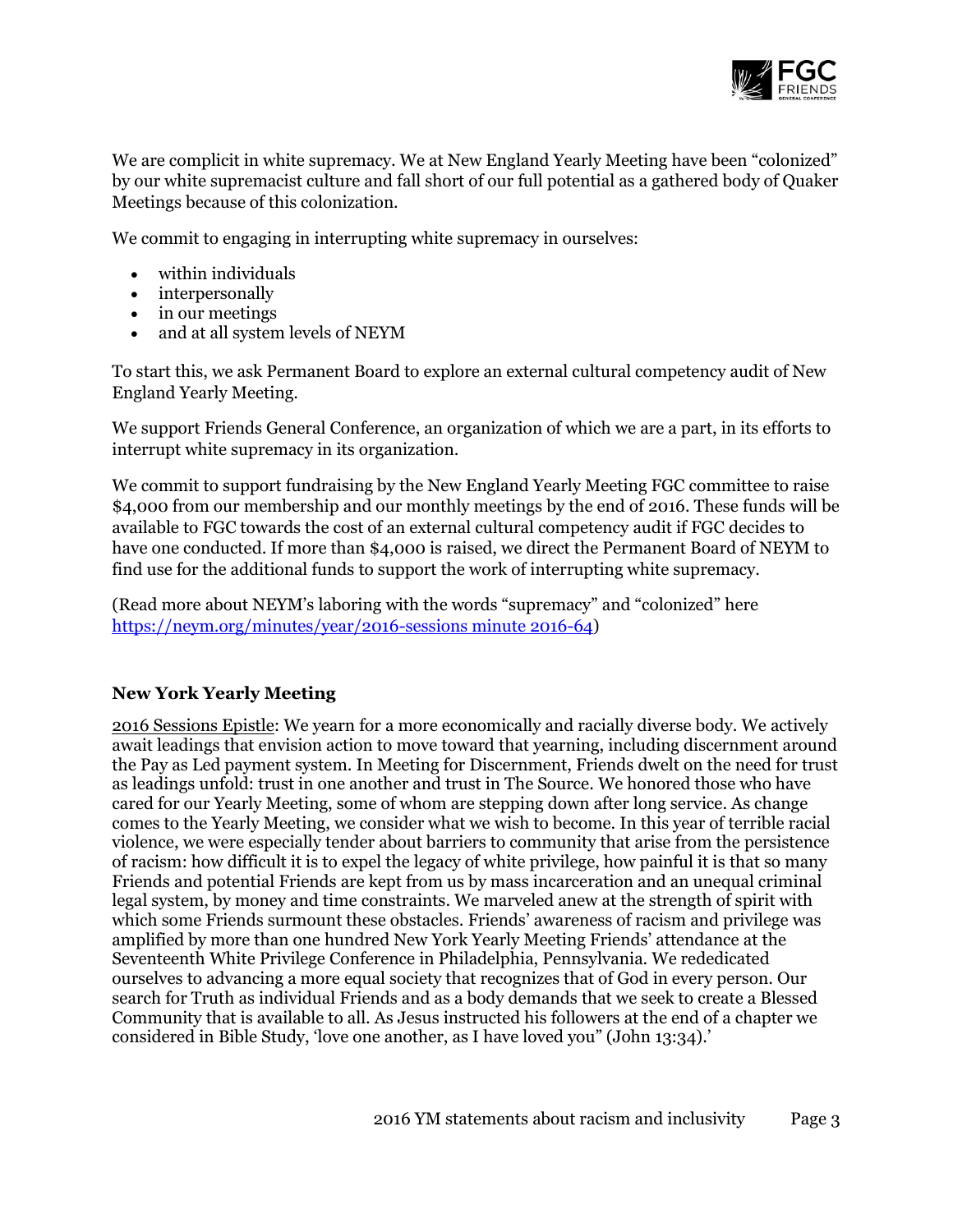

## **Ohio Valley Yearly Meeting**

2016 Annual Sessions Epistle: We approved a number of new and revised sections of our Book of Faith & Practice, including sections on our testimonies of Integrity, Simplicity, Community, and Equality and a section on Listening to the Spirit. We worked faithfully together on the draft of the section on Equality in light of the inward work we are still undertaking to become more sensitive to racial injustice, and we felt divinely led in this process.

…

Niyonu Spann spoke to us on "Trusting the Broken Heart" as a path of transformation to find our way to wholeness and healing. We learned that we must see beyond the illusion of the existing structures of oppression that separate us in order to truly acknowledge and appreciate one another. Through an exercise of speaking and listening in small groups, we were given a safe opportunity to be very honest about the pain we experience from the violence and division in our present world. Niyonu asked us to consider that to be truly inclusive and whole, we must open our arms wider, even when our hearts are breaking. When we lean on a deeper promise: God will assist us in being transformed and healed.

## **Philadelphia Yearly Meeting**

2016 Annual Sessions Epistle: What is God calling Quakers in our Yearly Meeting to do next to end racism and white supremacy in the Religious Society of Friends and beyond? What will the blessed community look like in the future? How can we create a welcoming and inclusive space for all Friends? Just as the caterpillar struggles to transform into a butterfly, so we have struggled to understand and address the racism present in our yearly meeting.

…

Throughout Annual Sessions we have talked, thought, prayed, and worshipped about how we will address racism and white supremacy. We disagreed; we protested; we were frustrated, angry, and discouraged. We are being held in the light and we seek its guidance. In all our conversations we made great efforts to speak our Truth with a goal of transforming ourselves and our yearly meeting. Our Young Friends testified that the phrase "people of color" did not resonate with them, to the extent that it should be changed.

The Undoing Racism Group presented a proposal for formalizing the structure, leadership, and governance of Undoing Racism Group in relationship with Philadelphia Yearly Meeting. Using a tool, "Continuum on Becoming an Anti-Racist Multicultural Institution," we attempted to place our Yearly Meeting along a spectrum of structural racism. Many of our conversations about racism continued long into the night, in big and small groups, during meals, and in the hallways outside our formal sessions.

On Saturday evening, our keynote speaker, Dr. Tonya Thames Taylor, carried us to her grandmother's 5'x7' front porch, in Gulfport, Mississippi. From that porch, we heard lessons young tonya learned about resilience, the power of language, and encouraging one another – "when a situation arises, you recognize the pain and the struggle, but you don't let it rob you of your humanity". In her inspirational and challenging message, tonya drew from the Bible, African American history, the Rev. Dr. Martin Luther King Jr., and Henry David Thoreau. tonya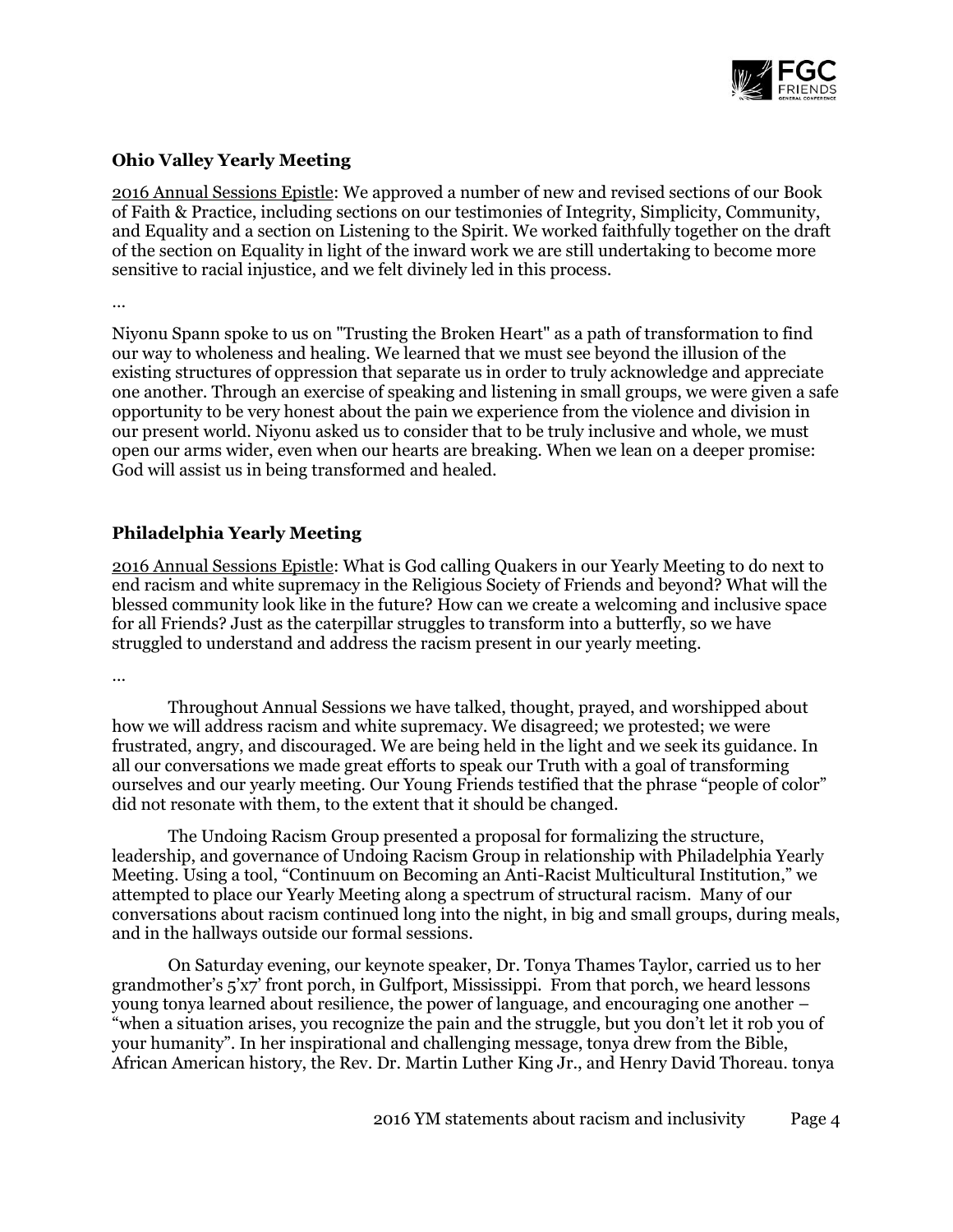

left us with a query: When you have a burning bush experience, how will you respond? How do you be subversive and transforming?

The Undoing Racism Group has asked us to envision a blessed community. We will continue our labors to discern how to move rightly toward achieving that end.

2016 Annual Sessions Young Adult Epistle: Our yearly meeting is holding [a](http://www.pym.org/annual-sessions/previous-years/called-meeting-january-2015/minutes/) [corporate anti](http://www.pym.org/annual-sessions/previous-years/called-meeting-january-2015/minutes/)[racism witness.](http://www.pym.org/annual-sessions/previous-years/called-meeting-january-2015/minutes/) At Annual Sessions 2014, Friends called to this witness came together to form the [Undoing Racism Group.](http://www.pym.org/addressing-racism/undoing-racism-group/) The YAF community is working to recognize and change the structures of oppression and privilege that we operate under, as is the rest of our yearly meeting. Some of us are actively involved in anti-racism work, and yet we often do not bring that work back to our YAF community. We are just beginning conversations about how to create more space for continued work to challenge racism within our community.

This year, the Undoing Racism Group offered a proposal to establish the group's role in the yearly meeting. During Saturday's business sessions, members of the Undoing Racism Group called on the clerk's' table and the body to address where they fit in the new Philadelphia Yearly Meeting structure—business that was long overdue. Many Friends (literally or metaphorically) stood in solidarity with the Undoing Racism Group. Many members of our community were among the supporters of the call to amend the agenda and continue discernment. This clear leading of Spirit was shut down due to concerns about timing and process. We mourn our yearly meeting's unwillingness to sacrifice the agenda for the movement of Spirit. We recognize the challenge of agenda-building, while at the same time holding a concern for the ways that rigid time structures perpetuate privilege and white supremacy in our yearly meeting.

…

We know that our yearly meeting has been laboring mightily with Spirit to listen deeply and come to a structure for challenging institutional racism that all of us can unite with. We stand with the Undoing Racism Group in its call to weave the work of anti-racist transformation into the fabric of every structure of our yearly meeting.

#### **Southern Appalachian Yearly Meeting & Association**

2016 Annual Sessions Epistle: Our theme this year was "Unraveling Racism. Over the last year our yearly meeting's planning committee worked to create an opportunity for us to gather together around this theme. We are grateful to the committee and particularly appreciate the gifts of the Friends of Color who joined the committee. We explored our theme through plenary sessions, interactive exercises, workshops, small groups and worship sharing.

In our first plenary, invited speaker Vanessa Julye, Coordinator of FGC Ministry on Racism, laid out a systematic analysis of the origin and development of the structures of inequality and oppression in the United States. We understand the oppression of today has deep roots in history. On our second night together, a facilitated dialogue and interactive exercises allowed us to express and witness our differing life experiences and the effects of systematic racism. In these interactions, we witnessed and experienced the continuing hurt and damage of